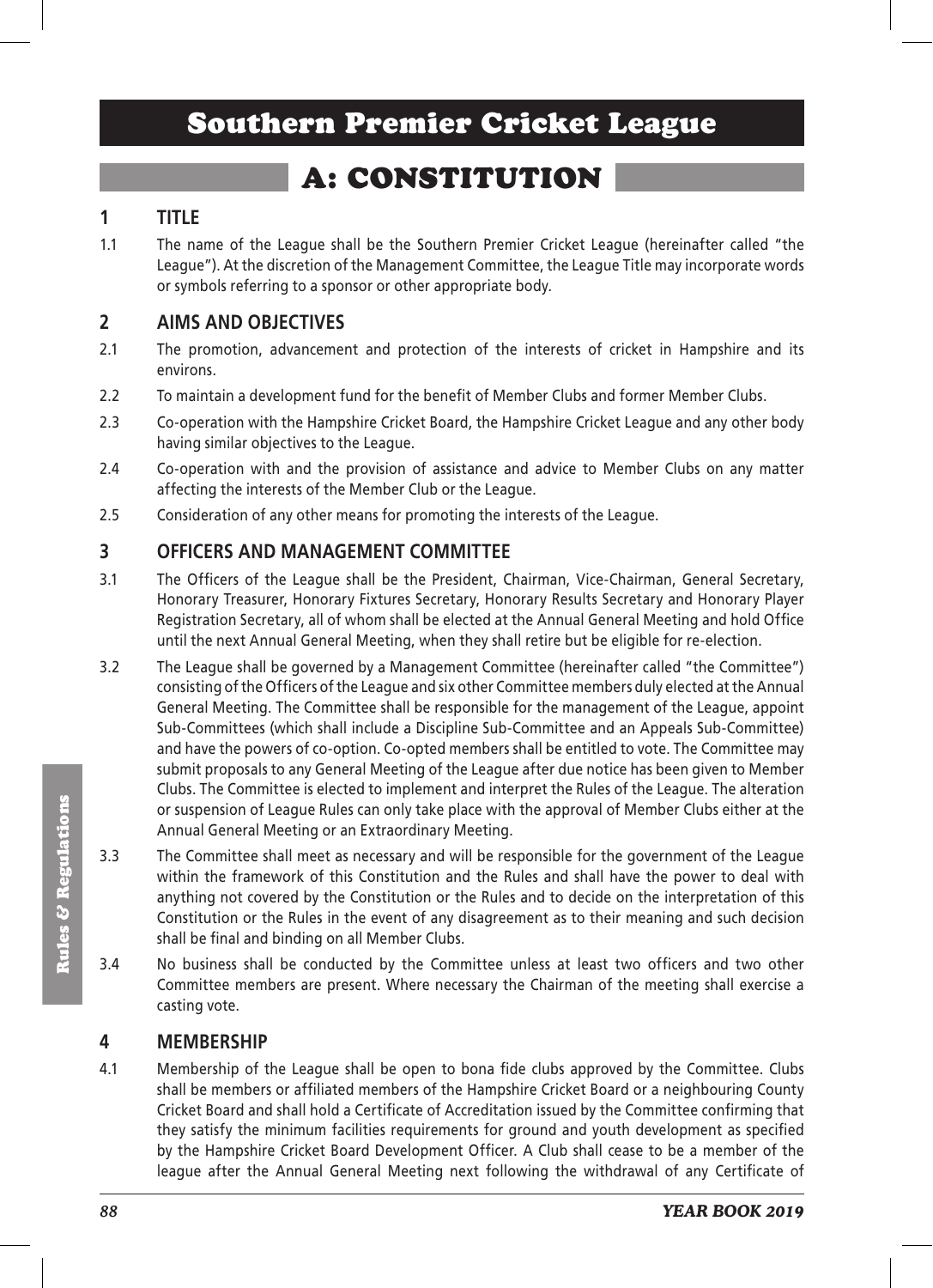Accreditation granted to it, or immediately on cessation of membership (or affiliate membership) of the Hampshire Cricket Board.

- 4.2 Only a General Meeting may expel from membership any Member Club.
- 4.3 Full Membership is accorded to those Clubs playing in any division in the Southern Premier League. There shall be no Associate Membership.
- 4.4 All Member Clubs shall take out Public Liability Insurance cover at a minimum level to be agreed at each Annual General Meeting and shall produce evidence of current insurance to the Committee by 20 April each year. A Club whose insurance renewal is due after 20 April shall produce evidence of renewal not later than the renewal date. Any Club failing to meet this requirement will be suspended from membership until evidence is produced. It shall be sufficient compliance with this rule if the Member Club has produced such evidence to the satisfaction of the Committee of the Hampshire Cricket League.

#### **5 ANNUAL GENERAL MEETING**

- 5.1 The Annual General Meeting of the League shall take place in November at a venue, at a date and time to be decided by the Committee. Notice of every Annual General Meeting will be circulated to Member Clubs at least fourteen days before the date of the meeting. Proposed alterations to rules and other proposals, including nominations for the Management Committee, will be considered at the Annual General Meeting subject to written notice by two Member Clubs, certified by the Chairman and Secretary of each as having the support of the Club committees, being given to the General Secretary before the fifteenth day of September.
- 5.2 No proposal to amend the Constitution shall be deemed to be carried unless it receives not less than two-thirds of the votes cast at the meeting. At any General Meeting each Member Club shall have one vote. No Member Club shall be entitled to vote at a meeting by proxy. In the event of a tied vote the Chairman of the Meeting or his nominated deputy shall have a casting vote. Voting shall be by show of hands unless the Chairman directs otherwise.
- 5.3 Where a motion affects the Rules of Play in a particular Division of the league, only Clubs with teams affected by the proposed change may vote. The decision of the Chairman of the meeting shall be final in determining the effects of this rule. No proposal to amend the Rules shall be deemed to be carried unless it receives not less than two-thirds of the votes cast.

#### **6 EXTRAORDINARY GENERAL MEETINGS**

6.1 An Extraordinary General Meeting may be convened at the discretion of the Committee or on receipt by the General Secretary of a written request from not less than one half of the Member Clubs. Notice of, and Proceedings at an Extraordinary General Meeting shall be the same as those at Annual General Meetings.

#### **7 SUBSCRIPTIONS AND PAYMENTS**

- 7.1 The League's annual subscription shall be fixed at the Annual General Meeting and shall be paid by Member Clubs to the Hon. Treasurer within 30 days of being so requested by him. Failure to make payment in due time shall be visited by a levy (see 12 below).
- 7.2 The Hon. Treasurer shall deposit subscriptions in a bank account approved by the Committee (and be responsible for keeping all records of the League's financial transactions).
- 7.3 Payments to the league should be made by cheque or any other financial instrument acceptable to the Treasurer of the League and made payable to the "Southern Premier Cricket League".
- 7.4 All payments made by the League by cheque or other financial instrument shall bear the signature of any two of the Hon. Treasurer, Chairman and General Secretary. However, the Hon. Treasurer shall be authorised to make payments up to £250 without another signatory.
- 7.5 Officers and Management Committee Members (including co-opted members) are entitled to claim reimbursement of travelling expenses incurred by attendance at meetings, at rates approved by the Committee.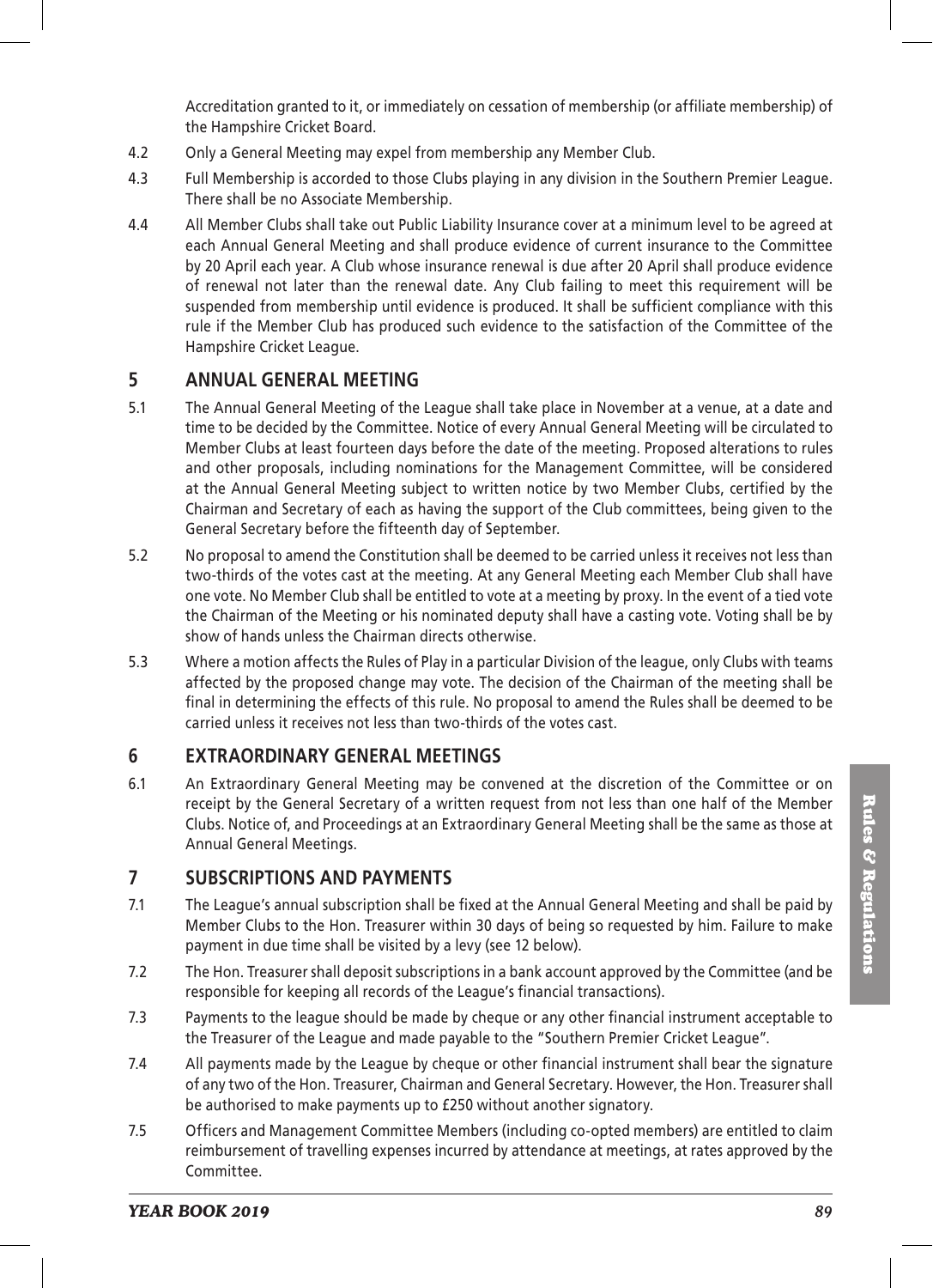7.6 Member Clubs may be required to purchase a minimum number of League handbooks, subject to conditions that the Executive Committee may impose.

#### **8 PRESENTATION OF ACCOUNTS**

- 8.1 The accounts of the League shall be kept by the Honorary Treasurer and such accounts shall be audited annually by the Auditors appointed at the Annual General Meeting. For the purposes of such audit, the accounts shall close on 30th September in each year.
- 8.2 All Member Clubs shall keep audited accounts of their Cricket Club affairs, and the Management Committee reserve the right to request any Member Club to make available those accounts, in full, and up to date, should the Management Committee deem it necessary.

#### **9 PRESENTATION OF AWARDS**

- 9.1 The League shall hold an Annual Dinner at which presentations will be made. The function shall be held on a convenient date in October or November; and its venue and general format shall be decided by the Committee.
- 9.2 Member Clubs will be required to purchase eight tickets for the function, or such lesser number as the Management Committee may specify.
- 9.3 The League shall provide and award 13 individual medals to the winning Club of each Division. Those Clubs may purchase additional individual medals with the consent of the Committee. The League shall also present a trophy to those Clubs. The Clubs shall hold the trophies until 1st September of the following year and return them in good order to the General Secretary. Arrangements for engraving trophies shall be the responsibility of the League. (The trophies are now displayed in a secure cabinet at the Ageas Bowl.)

### **10 ANNUAL KNOCKOUT CUP**

10.1 There shall be an annual knockout competition, the jurisdiction and rules of which will be vested in the Committee.

### **11 RESIGNATIONS**

11.1 Except for the jointly agreed promotion and relegation arrangement with the Hampshire Cricket League, no Member Club shall be entitled to become a member of an alternative League competition unless it has given notice in writing to the General Secretary by 1st April in the year preceding that in which it proposes to become a member of that alternative league competition.

### **12 DISCIPLINE**

#### 12.1 **General**

12.1.1 All disciplinary matters connected with the League or the conduct of matches played under the auspices of the League shall be dealt with in accordance with the England & Wales Cricket Board's Disciplinary Model Rules which, except as otherwise agreed by a General Meeting of the League shall be deemed to be incorporated within this Constitution and form part of the Rules and Playing Conditions of the League.

#### 12.2 **Fines**

- 12.2.1 Subject to the provisions of the Model Disciplinary Rules, the following scale of fines shall apply:
- 12.3.1 Breach of Disciplinary Rules by a Club: Level 5.
- 12.3.2 Breach of Disciplinary Rules by a player: Level 3.
- 12.3.3 Failure by a Club to keep a fixture for reasons other than weather, or by order of the League: As determined and at the discretion of the Management Committee. Any expenses incurred by the opposing Club shall be met by the offending Club.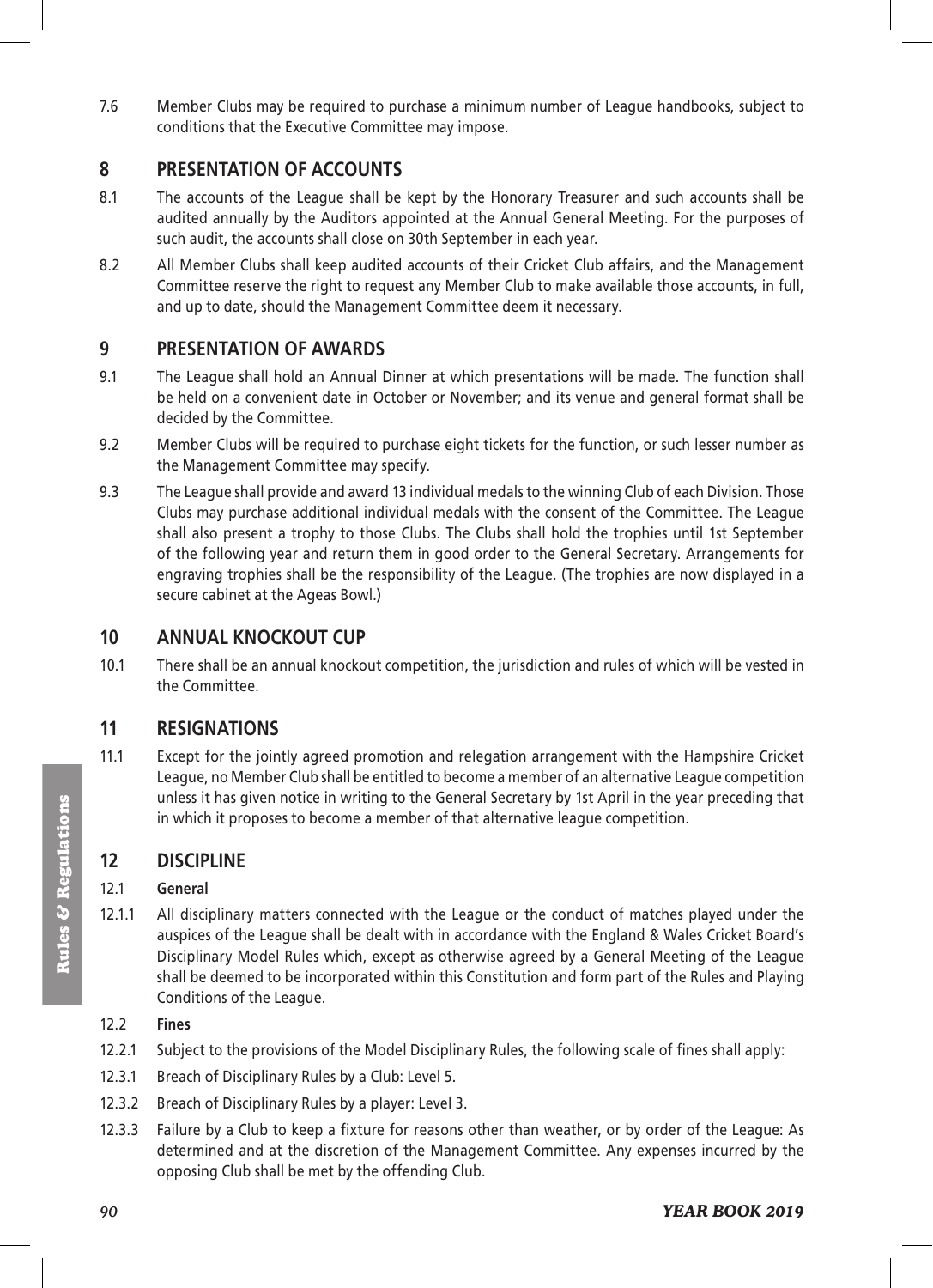- 12.3.4 Failure to be represented at a General Meeting: Level 3.
- 12.3.5 Failure to pay membership subscription by the due date: Level 3.
- 12.3.6 Late start for reasons other than weather: Level 2.
- 12.3.7 Failure to send a Result sheet, or to notify a match cancellation, to the Results Secretary on time: Level 3.
- 12.3.7.1 Second failure for the same team in one season: Level 4.
- 12.3.7.2 Third and subsequent failures: 5 points deduction for third failure and at the discretion of the Management Committee for further failures.
- 12.3.8 Failure to complete a Play-Cricket submission fully and/or on time: Level 3.
- 12.3.8.1 Second failure for the same team in one season: Level 4.
- 12.3.8.2 Third and subsequent failures: 5 points deduction for third failure and at the discretion of the Management Committee for further failures.
- 12.3.9 Failure to reply to League correspondence within specified times: Level 3.
- 12.3.10 Failure to advise a proposed change of venue: Level 3.
- 12.3.11 Failure to provide a Ground Report: Level 1.
- 12.3.11.1 Second failure for the same team in one season: Level 2.
- 12.3.11.2 Third and subsequent failures: 5 points deduction for third failure and at the discretion of the Management Committee for further failures.
- 12.3.1 Failure to provide a report on Umpires: Level 1.
- 12.3.12.1 Second failure for the same team in one season: Level 2.
- 12.3.12.2 Third and subsequent failures: 5 points deduction for third failure and at the discretion of the Management Committee for further failures.
- 12.3.13 Failure to notify the appointed Umpires of cancellation of a match: Level 3
- 12.4 A fine shall be not more than the maximum amount prescribed by the following levels:- Level 5 = £100, Level 4 = £60, Level 3 = £40, Level 2 = £30, Level 1 = £20
- 12.5 The Management Committee may from time to time revise these figures
- 12.6 Observance of penalties imposed by other bodies.
- 12.6.1 Suspensions imposed by other organisations affiliated to the Hampshire Cricket Board and to neighbouring County Boards and to any other ECB accredited Premier Leagues shall also apply to the League. Such organisations will also be notified of and invited to apply suspensions imposed by the League.
- 12.7 In line with the ECB disciplinary model rules, Clause 6.1; a club or player has the right to appeal, which shall be submitted in writing to the General Secretary within seven days of the decision of the Disciplinary Committee, together with an administration fee of £50. The administration fee may be returned at the discretion of the Appeal Panel.

#### **13 CLUB INFORMATION AND CORRESPONDENCE**

13.1 Member Clubs shall advise the General Secretary of all changes of Club Secretary and of Club information in the League Handbook, as soon as they occur. They shall also deal promptly with League correspondence.

#### **14 WINDING UP**

14.1 In the event of the League being wound up, a financial statement of accounts will be prepared and audited. If these accounts reveal a deficiency, every Member Club at the date of winding up and every Club which ceased to be a member within the year preceding the date of winding up shall contribute equally to clear such deficiency. If a surplus is revealed, it shall be distributed in a manner to be decided by the Final General Meeting.